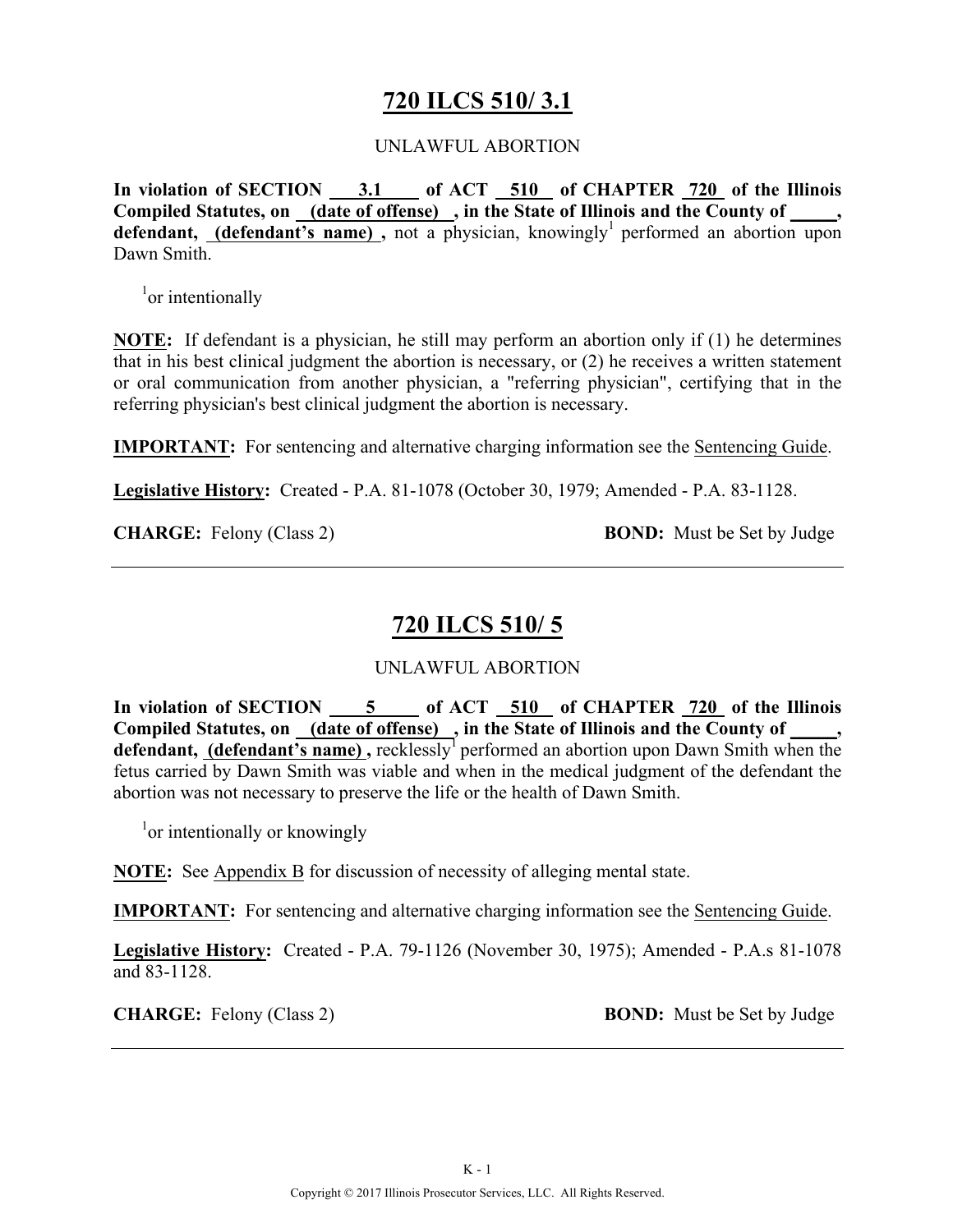# **720 ILCS 510/ 6(1)(a)**

## UNLAWFUL ABORTION

**In violation of SECTION 6(1)(a) ACT 510 of CHAPTER 720 of the Illinois Compiled Statutes, on (date of offense) , in the State of Illinois and the County of \_\_\_\_\_, defendant, (defendant's name) ,** a physician, intentionally performed an abortion upon Dawn Smith when, in his medical judgment based upon the facts of the case before him, there was a reasonable likelihood of sustained survival of the fetus of Dawn Smith outside the womb of Dawn Smith with<sup>1</sup> artificial support, and that said defendant recklessly<sup>2</sup> failed to utilize the method of abortion (cite the particular method) of those he knew to be available which he knew in his medical judgment would most likely preserve the life and health of the fetus of Dawn Smith.

 $\frac{1}{2}$ or without;  $\frac{2}{3}$ or intentionally or knowingly

**NOTE:** See Appendix B for discussion of necessity of alleging mental state.

**IMPORTANT:** For sentencing and alternative charging information see the Sentencing Guide.

**Legislative History:** Created - P.A. 79-1126 (Nov. 20, 1975); Amended - P.A. 80-1431, 81- 1078, 83-484, 83-1128 and 84-1001.

**CHARGE:** Felony (Class 3) **BOND:** Must be Set by Judge

# **720 ILCS 510/ 6(2)(a)**

## UNLAWFUL ABORTION

In violation of SECTION 6(2)(a) of ACT 510 of CHAPTER 720 of the Illinois Compiled Statutes, on (date of offense), in the State of Illinois and the County of \_\_\_\_, **defendant, (defendant's name),** a physician, intentionally performed<sup>1</sup> an abortion upon Dawn Smith when the fetus carried by Dawn Smith was viable and recklessly<sup>2</sup> failed to arrange for the attendance of a second physician during the abortion conducted upon Dawn Smith who would have taken control of and provided immediate medical care for the child born alive as a result of that abortion.

 $\frac{1}{2}$ or intentionally or knowingly

**NOTE:** The requirement for a second attending physician does not apply when, in the medical judgment of the physician performing or inducing the abortion based on the particular facts of the case before him, there was a medical emergency.

**NOTE:** See Appendix B for discussion of necessity of alleging mental state.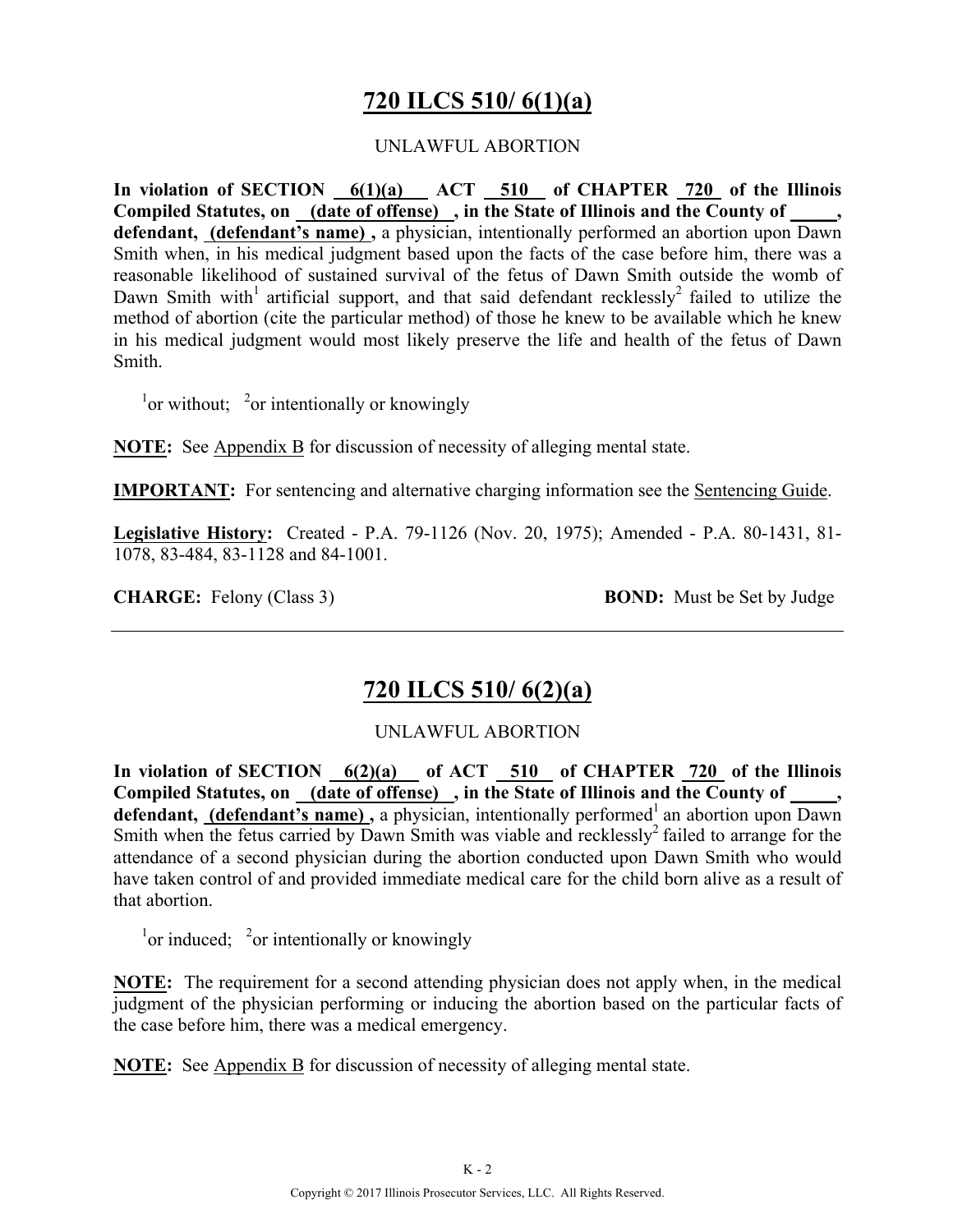**IMPORTANT:** For sentencing and alternative charging information see the Sentencing Guide.

**CHARGE:** Felony (Class 3) **BOND:** Must be Set by Judge

# **720 ILCS 510/ 6(2)(b)**

## UNLAWFUL ABORTION

**In violation of SECTION 6(2)(b) of ACT 510 of CHAPTER 720 of the Illinois Compiled Statutes, on (date of offense) , in the State of Illinois and the County of \_\_\_\_\_, defendant, (defendant's name) ,** a physician in attendance during the abortion conducted upon Dawn Smith as required under Section 6(2)(a) of this Act, subsequent to conducting an abortion upon Dawn Smith where the child of Dawn Smith was born alive, recklessly<sup>1</sup> failed to exercise the same degree of professional skill, care, and diligence to preserve the life and health of the child born to Dawn Smith as would be required of a physician providing immediate medical care to a child born alive in the course of a pregnancy termination which was not an abortion.

<sup>1</sup>or intentionally or knowingly

**NOTE:** See Appendix B for discussion of necessity of alleging mental state.

**IMPORTANT:** For sentencing and alternative charging information see the Sentencing Guide.

**CHARGE:** Felony (Class 3) **BOND:** Must be Set by Judge

# **720 ILCS 510/ 6(4)(a)**

## UNLAWFUL ABORTION

**In violation of SECTION 6(4)(a) of ACT 510 of CHAPTER 720 of the Illinois**  Compiled Statutes, on (date of offense), in the State of Illinois and the County of \_\_\_\_, defendant, (defendant's name), a physician, intentionally performed an abortion upon Dawn Smith when, in his medical judgment based upon the facts of the case before him, there was a reasonable possibility of sustained survival of the fetus of Dawn Smith outside the womb of Dawn Smith with<sup>1</sup> artificial support, and recklessly<sup>2</sup> failed to utilize the method of abortion (cite the particular method) of those he knew to be available which he knew in his medical judgment would most likely preserve the life and health of the fetus of Dawn Smith.

 $\frac{1}{2}$ or without;  $\frac{2}{3}$ or intentionally or knowingly

**NOTE:** See Appendix B for discussion of necessity of alleging mental state.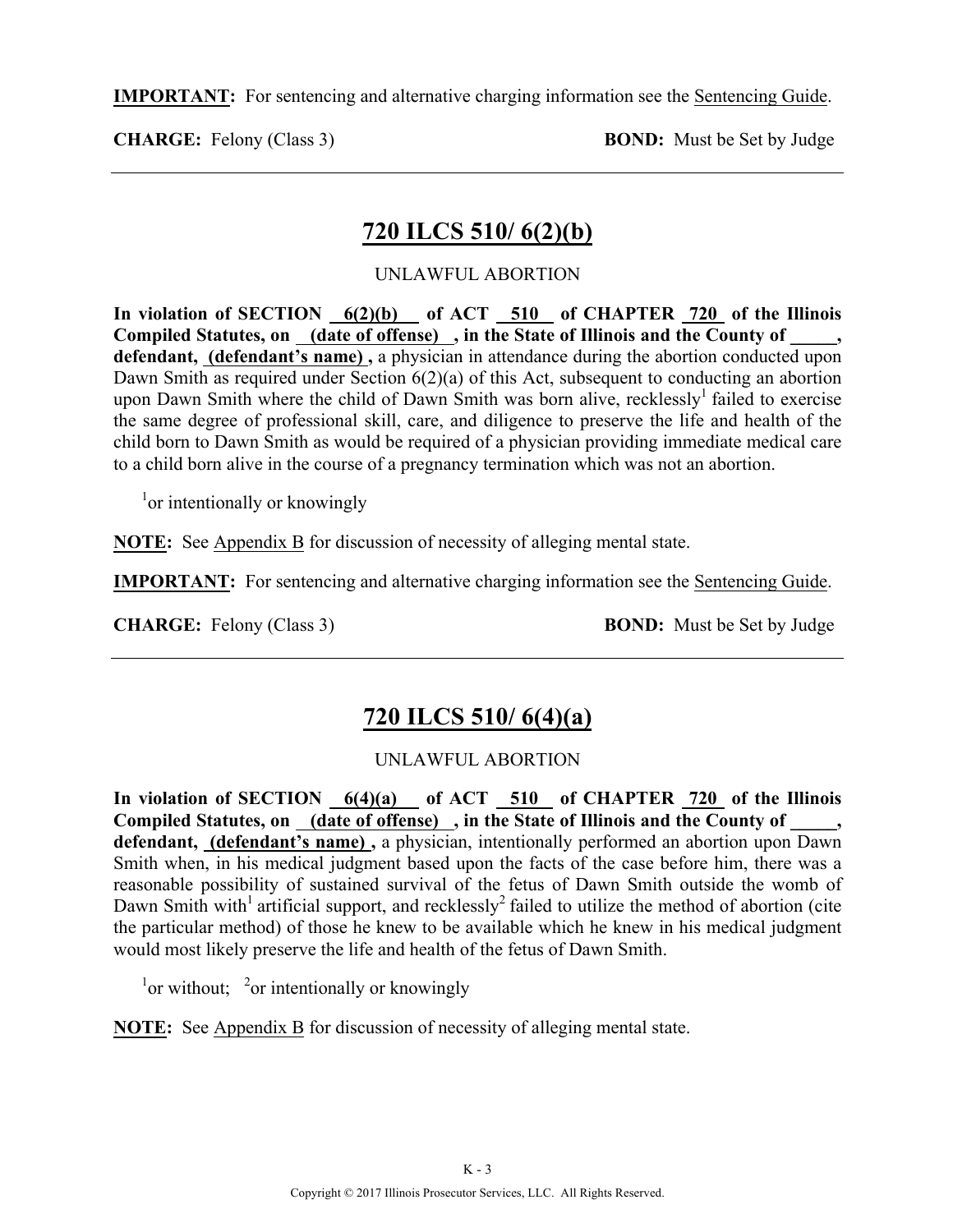**IMPORTANT:** For sentencing and alternative charging information see the Sentencing Guide.

**CHARGE:** Felony (Class 3) **BOND:** Must be Set by Judge

## **720 ILCS 510/ 6(7)**

## UNLAWFUL SALE<sup>1</sup> OF HUMAN FETUS

**In violation of SECTION 6(7) ACT 510 of CHAPTER 720 of the Illinois**  Compiled Statutes, on (date of offense), in the State of Illinois and the County of, **defendant, (defendant's name)**, intentionally sold<sup>2</sup> a fetus produced by the fertilization of a human ovum by a human sperm.

 $\frac{1}{2}$  or experimentation upon;  $\frac{2}{2}$  $\alpha$ <sup>2</sup> or experimented upon (unless such experimentation is therapeutic to the fetus thereby produced)

**IMPORTANT:** For sentencing and alternative charging information see the Sentencing Guide.

**CHARGE:** Misdemeanor (Class A) **BOND:** \$1,500

# **720 ILCS 510/ 11(4)**

## UNLAWFUL ABORTION PROCEDURE

In violation of SECTION 11(4) ACT 510 of CHAPTER 720 of the Illinois Compiled Statutes, on <u>(date of offense)</u>, in the State of Illinois and the County of \_\_\_\_, defendant, (defendant's name), knowingly<sup>1</sup> performed upon Dawn Smith what he represented to Dawn Smith to be an abortion when he knew<sup>2</sup> that Dawn Smith was not pregnant at the time the procedure was performed.

 $\frac{1}{1}$ or intentionally or recklessly;  $\frac{2}{1}$ or should have known

**NOTE:** See Appendix B for discussion of necessity of alleging mental state.

**IMPORTANT:** For sentencing and alternative charging information see the Sentencing Guide.

**Legislative History:** Created - P.A. 79-1126 (November 20, 1975); Amended - P.A.s 81-1078, 83-1128 and 85-1209.

**CHARGE:** Felony (Class 2) **BOND**: Must be Set by Judge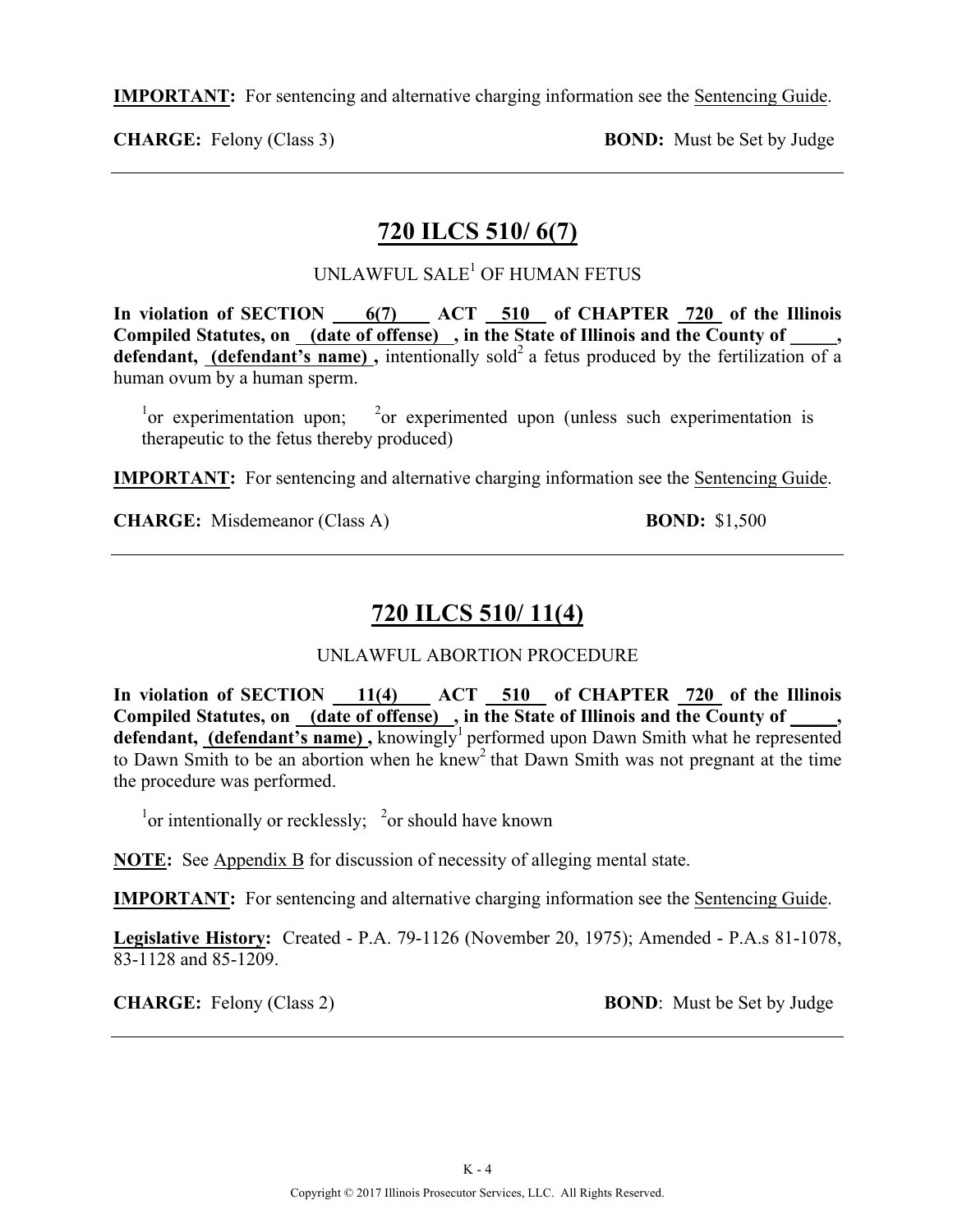# **720 ILCS 510/ 11.1(a)**

#### UNLAWFUL RECEIPT OF ABORTION REFERRAL FEE

**In violation of SECTION 11.1(a) of ACT 510 of CHAPTER 720 of the Illinois Compiled Statutes, on (date of offense) , in the State of Illinois and the County of \_\_\_\_\_, defendant, (defendant's name)**, knowingly<sup>1</sup> received<sup>2</sup> a referral fee of \$100 United States currency from Dr. James Brown in connection with the performance of an abortion upon Dawn Smith by Dr. James Brown.

 $\frac{1}{2}$  or intentionally or recklessly;  $\frac{2}{2}$  or paid

**NOTE:** A "referral fee" means the transfer of anything of value between a doctor who performs an abortion or an operator or employee of a clinic at which an abortion is performed and the person who advised the woman receiving the abortion to use the services of that doctor or clinic.

**NOTE:** See Appendix B for discussion of necessity of alleging mental state.

**IMPORTANT**: For sentencing and alternative charging information see the Sentencing Guide.

**Legislative History:** Created - P.A. 81-1119 (July 1, 1980).

**CHARGE**: Felony (Class 4) **BOND**: Must be Set by Judge